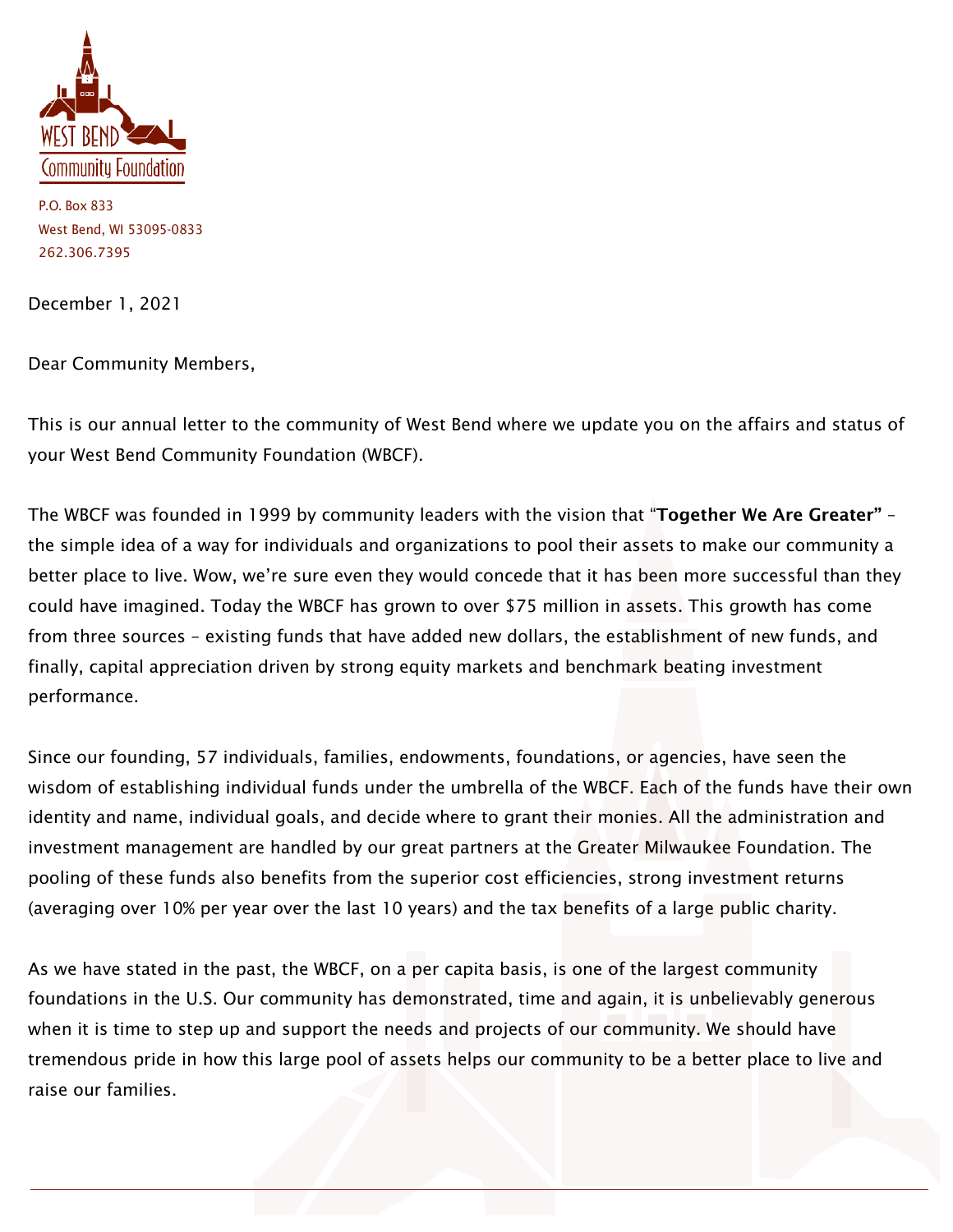More important than the absolute size of the WBCF, is the impact it has on our community. Over its 20 plus year history, the collection of the many funds that comprise the WBCF have granted more than \$40 million, most of which as stayed in Washington County. In the last 20 months, the WBCF has granted \$6.4 million. The following metrics will give you a better idea of the tremendous impact your Foundation has had on our community. These numbers cover the seven years 2014-2020:

- \$20,500,000 total awarded by the WBCF individual fund holders
- \$21,000,000 total of new monies added to existing or new funds
- \$40,994,000 to \$75,000,000 growth in assets from 1/1/2014 to 8/31/2021

Our partner, the Greater Milwaukee Foundation, has awarded the WBCF \$125,000 per year for three years (2020 – 2022) in a pilot program. The WBCF has total discretion as to where to grant these monies. We are extremely grateful for their generosity. The timing of this program was perfect. In 2020, the WBCF Board decided to grant monies, over which it has discretion, only to agencies that addressed the myriad of issues emanating from COVID. This allowed the WBCF to grant \$264,000 (\$125,000 of Greater Milwaukee Foundation monies, and \$139,000 of WBCF discretionary funds) to COVID relief. Because of the strategic focus on COVID in 2020, the WBCF did not make any grants for special projects, capital projects, or operating needs, that did not directly address basic needs arising out of the coronavirus.

As 2021 progressed, we monitored the evolution and financial health of the agencies we support. While every one of them had its own unique challenges, in general, they have all navigated the peak of the pandemic and are returning to some form of "normalcy."

In 2021, the WBCF decided to return to reviewing agency special projects and capital program grants again. The Grants Committee of the WBCF reviewed 36 grant requests totaling \$410,000. After screening the requests, their recommendation to the Board, which was approved, was to grant \$78,000 to 14 agencies for operating support, 5 grants for special projects for \$46,500, and 3 for capital projects for \$72,500. We have \$58,500 of unallocated grant monies that we will be committed before year-end 2021.

Every year the WBCF awards its Founders Day Service award to an agency that excels in delivering its mission. This year the awardee was the Kettle Moraine YMCA. At our annual Donor Appreciation Event, hosted at "The Bend," our city's beautiful restored Historic Theater, a \$2,000 check was awarded to the "Y."

Having missed last year due to COVID, the WBCF hosted its 4<sup>th</sup> annual On the Table event at the West Bend Mutual Prairie Center on October 7<sup>th</sup>. This is the annual gathering of 80 plus concerned citizens and community leaders to engage in meaningful conversations about what we can do, individually and collectively, to improve the quality of life in our community. This year the focus was on four key issues: